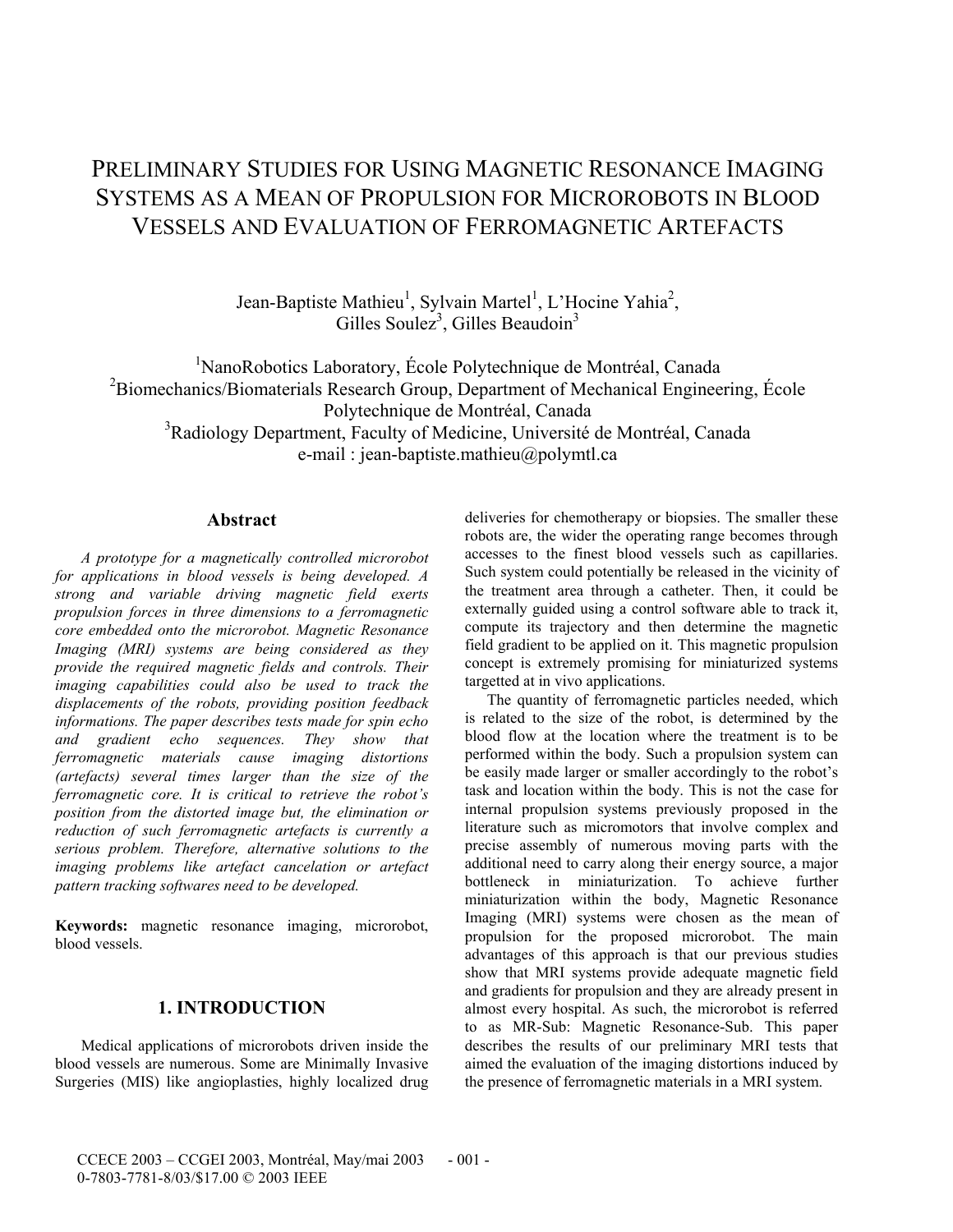## **2. BACKGROUND**

Because of its larger diameter, the arterial system is being considered as the initial target location where the microrobot will be implanted. Later, with further miniaturization and more precise imaging techniques, smaller regions such as capilllaries could also be considered. The dimensions of the blood vessels in human typically range from 25 mm in diameter (aorta) to approximately 8 µm (capillaries) [1]. The blood flow in the arterial system is pulsatile and much faster at the exit of the heart (ascending aorta: maximal systolic velocity is 1120 mm/s) [2]. When an artery or vein bifurcates, the crosssectional area of its branches exceeds that of the parent vessel. Therefore, the blood velocity decreases away from the heart in a similar fashion when water in a rushing stream slows down when entering a broad pool [1].

The magnetic force induced by the MRI system must be stronger than the drag force of the blood flow on the microrobot for motion to take place and to allow control in displacement. The torque and the force induced by an MRI system can be estimated [3] from

$$
\vec{\tau} = \vec{m} \times \vec{B} = \vec{M}^* V_{\text{ferro}} \times \vec{B}
$$
 (1)

$$
\vec{F}_{\text{magnetic}} = \vec{M} V_{\text{ferro}} \nabla \vec{B}
$$
 (2)

In Eqs. 1 and 2,  $\tau$  is the magnetic torque (N.m),  $\vec{F}_{\text{magnetic}}$ is the magnetic force  $(N)$ ,  $\vec{M}$  is the magnetization of the material (A/m),  $V_{\text{ferra}}$  is the volume of the ferromagnetic body (m<sup>3</sup>),  $\vec{B}$  is the magnetic induction (T) and  $\nabla \vec{B}$  is the gradient (spatial variation) of the magnetic induction  $(T/m)$ .

## **3. MATERIALS AND METHODS**

A first series of MRI tests was conducted. As stated previously, the goal of the experiment was to observe the effect of ferromagnetic bodies on the images created by an MRI system. A list of the various ferromagnetic samples used for the experiments is depicted in Table 1.

Table 1. Ferromagnetic samples imaged

| Sample<br>Number | Description                                                |
|------------------|------------------------------------------------------------|
|                  | 440-C Stainless Steel Precision Ball, 1/16" Dia., Grade 24 |
|                  | Cobalt Steel Round Blanks, 1/64" Dia., 1-1/2" Length       |
| 3                | Chrome Steel Ball, 1/16" Dia., Grade 25                    |
|                  | 1010/1020 Carbon Steel Ball, 1/8" Dia., Grade 1000         |
|                  | 440-C Stainless Steel Ball, 1/16" Dia., Grade 100          |

All tests were performed on a 1.5-T Siemens Magnetom Vision system.

In order to be able to measure an MRI signal, ferromagnetic bodies have to be immersed in an aqueous medium. As such, the ferromagnetic samples were placed inside small oranges with a diameter of approximately 50 mm. Oranges contain water and their well-known structure allows easy recognition of signal and geometric artefacts. Five oranges were incised. One ball of each composition (samples 1, 3, 4, 5 in Table 1) as well as the cobalt steel bar (sample 2) were buried inside a separate orange. In a first imaging set-up, all five oranges were placed inside the MRI system in the manner shown in Fig. 1.



Fig. 1. First (left) and second (right) experimental set-ups

Oranges were numbered according to the sample they contained. Two side markers were added to differentiate oranges 2 and 3 from oranges 4 and 5. The first goal of this set-up was to get an order of magnitude of the artefacts size and to observe their geometry. It also allowed us to compare the artefacts of the different samples. It was used for imaging series A.

A second set-up was also used to obtain a better view of one single artefact in its full extent. Orange number 1 was immersed inside of a water tank. It was placed between two plasma bags full of water that prevented it from moving while imaging. This set-up offered a better view of one single artefact and an aqueous volume large enough to contain it completely. It was used for series B and C.

For the localization of the ferromagnetic bodies with the first and the second set-ups, fast gradient echo scans of the imaging volume were used. Sequence parameters were TR: 450 ms and TE: 12 ms with the resulted echo gradient images with set-up 2 shown in Fig. 2.

For the imaging series A, spin echo images were taken in the coronal plane. Slices thickness was 3 mm, distance between slices was 1.5 mm and phase encoding was leftright. The presence of the five ferromagnetic bodies prevented the shim routine of the main magnetic field to converge. This is shown in Fig. 3.

The imaging series B and C were done using spin echo sequences with a 3 mm slice thickness and a 3 mm distance between slices. Series B and C were made in the sagittal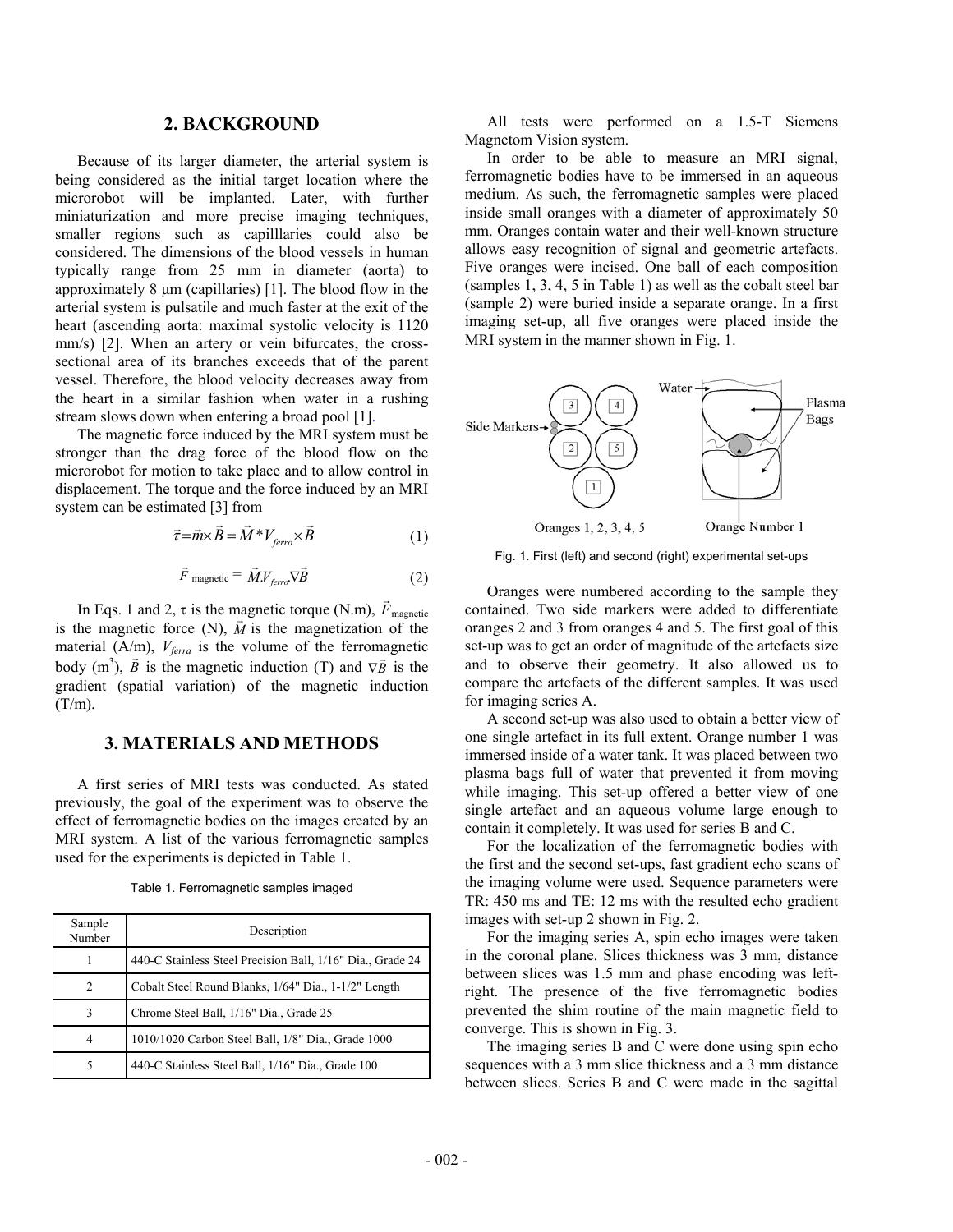plane and phase encoding was anterior posterior for B and head-feet for C. As only one ball was present inside of the magnetic field, the shim routine was able to converge. This is shown in Fig. 4 and Fig. 5.

## **4. RESULTS**

As shown in Fig. 2, the effect of ferromagnetic presence on gradient echo images are geometric distortions as well as signal losses.



Fig. 2. Echo gradient images for the second set-up

Spin echo sequences are less sensitive to magnetic field distortions that ferromagnetic bodies might induce [4]. However, the images acquired (Fig. 3, 4 and 5) using a spin echo sequence are long to generate. It took approximately 5 minutes to scan the volume containing the five oranges. Serious geometrical distortions as well as zones with low signals or saturated signals were observed. "The characteristic appearance of the image is a low-intensity region or signal void adjacent to or surrounded by regions of high intensity. Very often, bizarre, non-anatomic, elongated distortions are seen. Depending on the quantity, shape, and susceptibility of the metal present, there may be so much distortions that the image is anatomically unrecognizable"[5].



Fig. 3. Images of series A with slice numbers

The volume of the artefacts that were generated was larger than we first predicted. They could not be imaged completely because they stretched outside of the oranges

where there was no more water. The artefacts of the different ferromagnetic bodies overlapped each other. It was impossible to observe them separately because every ferromagnetic body had an effect on the others. This size problem makes the localization of the ferromagnetic bodies in the image more difficult.



Fig. 4. Images of series B with slice numbers

The second set-up allowed us to observe the same kind of artefacts as the first one, but provides a much better view of it. While generating an MRI image, lines and columns can be encoded using either phase or frequency. If lines are encoded using the phase, columns will be encoded using frequency and conversely.

In imaging series C, the artefact tilted with a  $90^\circ$  angle compared to series B (Fig.4 and 5). It remained oriented along the frequency encoding direction. This information confirms the results obtained by Hendrick [5].



Fig. 5. Images of series C with slice numbers

## **5. DISCUSSION**

These tests aimed at getting a first concrete idea of the imaging problems that will have to be solved in order to control the MR-Sub. There is no direct method of tracking the MR-Sub because of the tremendous three-dimensional complexity and important size of the artefacts. "Ferromagnetic objects produce artefacts because of their higher magnetic susceptibility relative to tissue, which produces localized magnetic field inhomogeneities. This